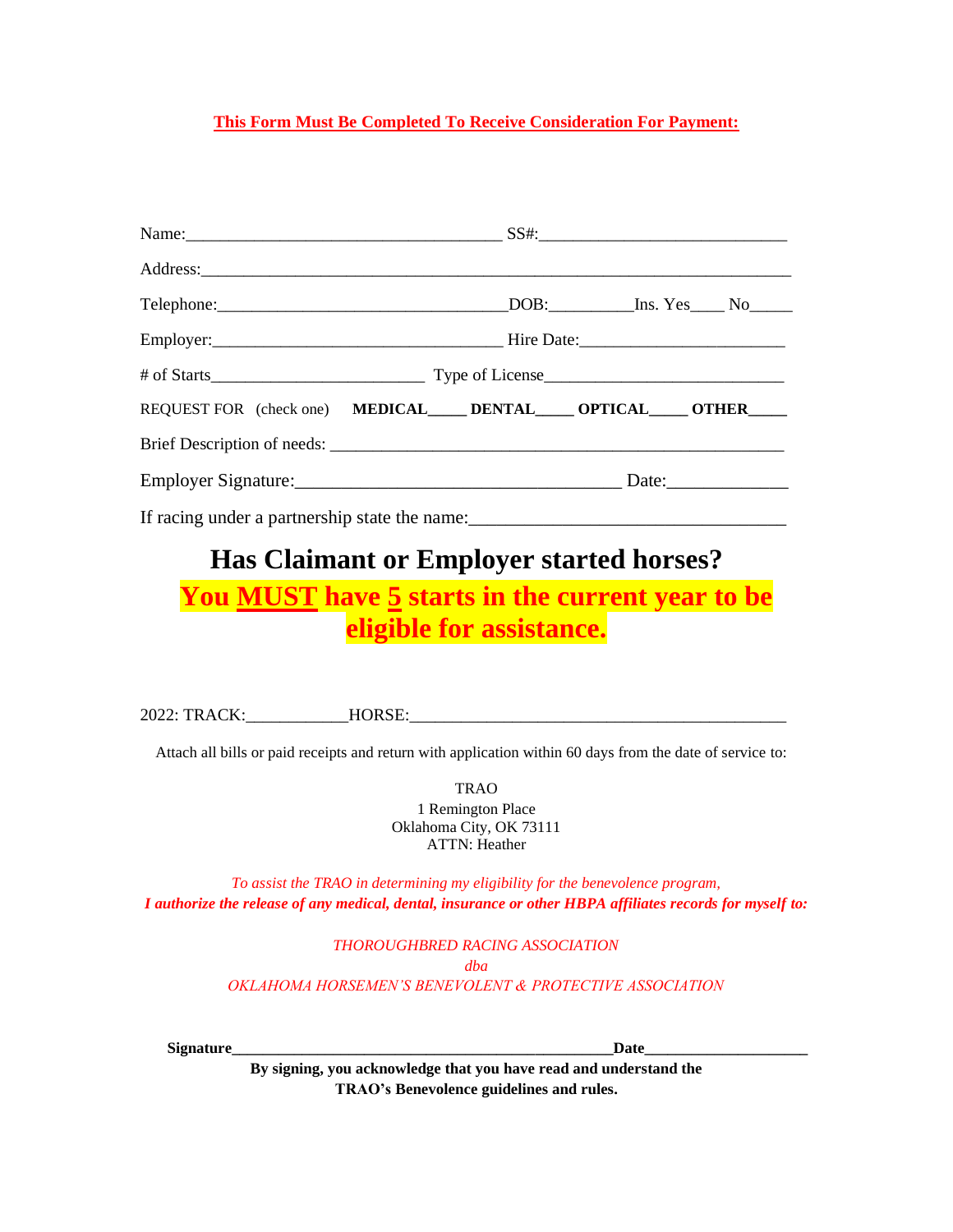

#### **Thoroughbred Racing Association of Oklahoma**

One Remington Place • Oklahoma City, Oklahoma 73111 Telephone: 405.427.8753 • Fax 405.427.7099 • hlawson@traoracing.com

### **2022 BENEFIT REQUEST FORM**

#### *REMEMBER:*

#### *THIS IS NOT AN INSURANCE PROGRAM. IT'S AN OWNER FUNDED ASSISTANCE PROGRAM. THIS PROGRAM IS NOT INTENDED TO SUBSTITUTE FOR PRIVATE INSURANCE. ALL TRAO MEMBERS ARE ENCOURAGED TO CARRY INSURANCE FROM A PROVIDER IN CASE OF CATASTROPHIC ILLNESS.*

#### **PLEASE READ THE FOLLOWING CAREFULLY**

*Eligibility for benevolence assistance will begin after five starts have been obtained by the owner/trainer in the current calender year. TRAO will not cover any sevices that are performed prior to the date of the fifth start.*

*Benevolence eligibility will cease after the last race day of the Remington Park meet for that year. TRAO will not cover any services that are performed after that date.*

2. FREE-LANCE EXERCISE PERSONNEL AND PONY PERSONNEL are NOT eligible for benevolence

3. All benevolence requests MUST fill out this form and provide a **CURRENT copy of their OHRC license.** 

4. Benevolence benefits will be DENIED until these steps have been completed. All TRAO members employees' requesting benevolence must have their employer sign the benevolence request form prior to the issuance of benevolence benefits.

5. Owner, Trainer and Assistance Trainers dependents under the age of 18 are eligible.

6. When submitting reimbursement for Medical, Dental, Optical or RX, the **ORIGINAL** receipt and/or billing invoice must accompany the request. This includes what the prescription is written for. The TRAO will supply copies to the benevolence requestor of the original receipt upon request.

7. ALL benevolence requests must be made within **sixty (60)** days of the procedure.